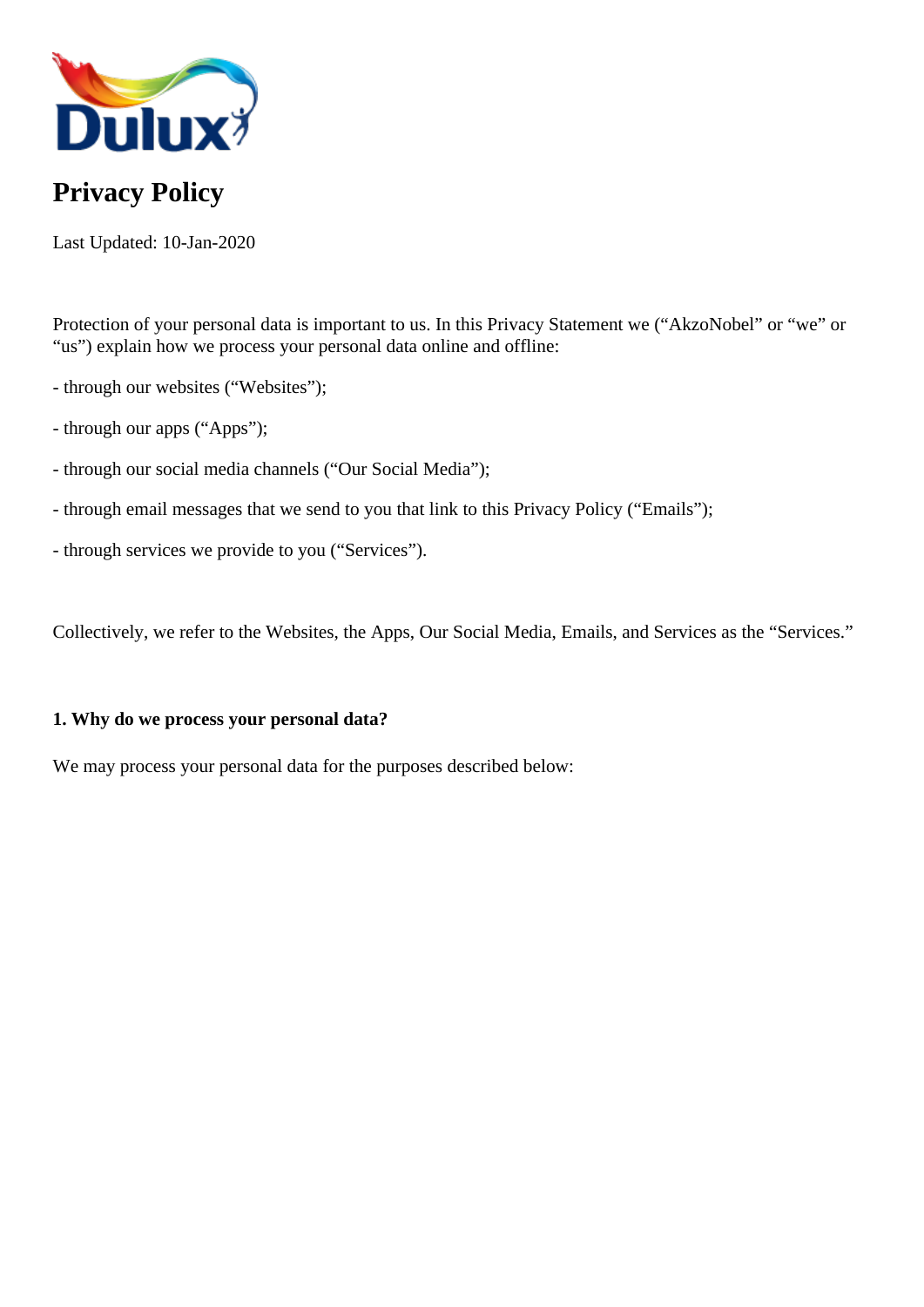| To respond to<br>your queries<br><b>or</b><br>communicate<br>with you | We may process your personal data to<br>respond to your inquiries and fulfill your<br>requests, when you contact us via one of our<br>online contact forms or otherwise (e.g.,<br>when you send us questions, suggestions,<br>compliments or complaints, or when you<br>request other information about our<br>Services). We may process your name, title,<br>(business or private) contact details<br>(including your email address, telephone<br>number, name of your company) and any<br>other information that you may provide to<br>us in the open field entry of the contact form. | We process this<br>information based on<br>your consent, which<br>can be withdrawn by<br>you at any time  |
|-----------------------------------------------------------------------|------------------------------------------------------------------------------------------------------------------------------------------------------------------------------------------------------------------------------------------------------------------------------------------------------------------------------------------------------------------------------------------------------------------------------------------------------------------------------------------------------------------------------------------------------------------------------------------|-----------------------------------------------------------------------------------------------------------|
| For surveys or<br>other<br>(marketing)<br>communication               | With your consent, we may process your<br>personal data to send you surveys on our<br>products or Services, marketing<br>communication, or to keep you updated on<br>events, special offers, products and Services<br>of AkzoNobel that may be of interest to<br>you. We may create profiles and analyze<br>your interactions with our Services. This<br>way we learn about your interests and can<br>customize our communication to meet your<br>personal interests. We process your name,<br>your email address and other (personal) data<br>you may have shared with us.              | We will engage in<br>this activity with<br>your consent, which<br>can be withdrawn by<br>you at any time. |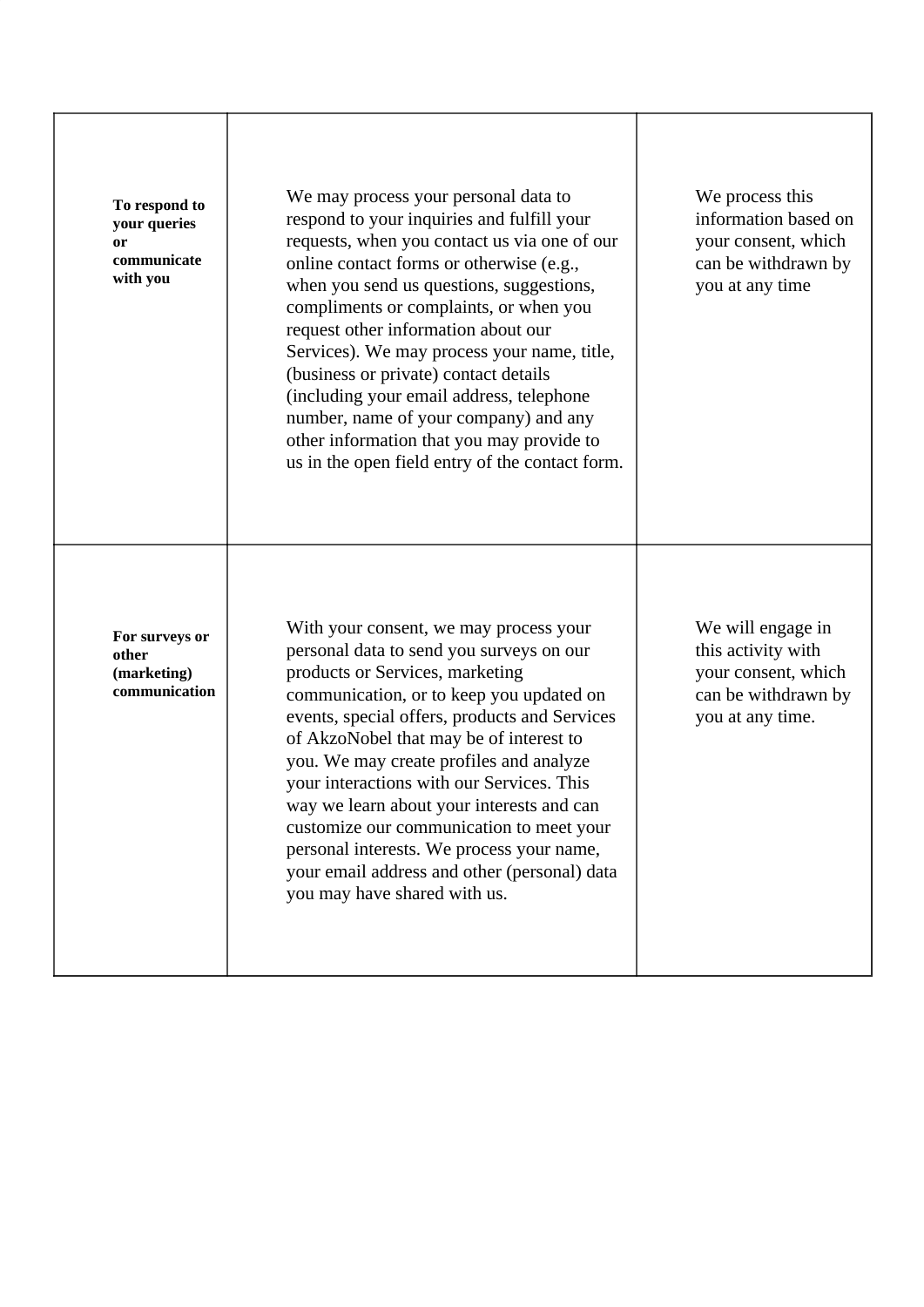| For the<br>development<br>and<br>improvement<br>of products<br>and services               | We process aggregated personal data for<br>various AkzoNobel business-related<br>purposes, such as developing new products<br>and Services, for enhancing, improving or<br>modifying our Websites, Apps and other<br>digital channels, identifying usage trends,<br>determining the effectiveness of our<br>promotional campaigns and operating and<br>expanding our business activities. When<br>possible, we use aggregated data.<br>Sometimes we process personal data such as<br>your name, your email address, your IP<br>address, gender, place of residence, digits of<br>your zip code and any other information<br>mentioned in this Statement or otherwise<br>provided to us by you.                         | We engage in these<br>activities to manage<br>our contractual<br>relationship with you<br>and/or because we<br>have a legitimate<br>interest. |
|-------------------------------------------------------------------------------------------|------------------------------------------------------------------------------------------------------------------------------------------------------------------------------------------------------------------------------------------------------------------------------------------------------------------------------------------------------------------------------------------------------------------------------------------------------------------------------------------------------------------------------------------------------------------------------------------------------------------------------------------------------------------------------------------------------------------------|-----------------------------------------------------------------------------------------------------------------------------------------------|
| For the<br>technical and<br>functional<br>management<br>of our Apps or<br><b>Websites</b> | When you use our Services, we may collect<br>certain information automatically from your<br>device. We process this information to help<br>you find information in a quick and easy<br>way and to improve access to and<br>functionality of our Websites, Apps or other<br>digital channels. The information we collect<br>automatically may include information such<br>as your IP address, device type, unique<br>device identification numbers, browser-<br>type, broad geographic location (e.g.,<br>country or city-level location), and other<br>technical information. We may also collect<br>information about how you interacted with<br>our Services, including webpages you<br>accessed, and links clicked. | We process this<br>information for our<br>legitimate business<br>purposes.                                                                    |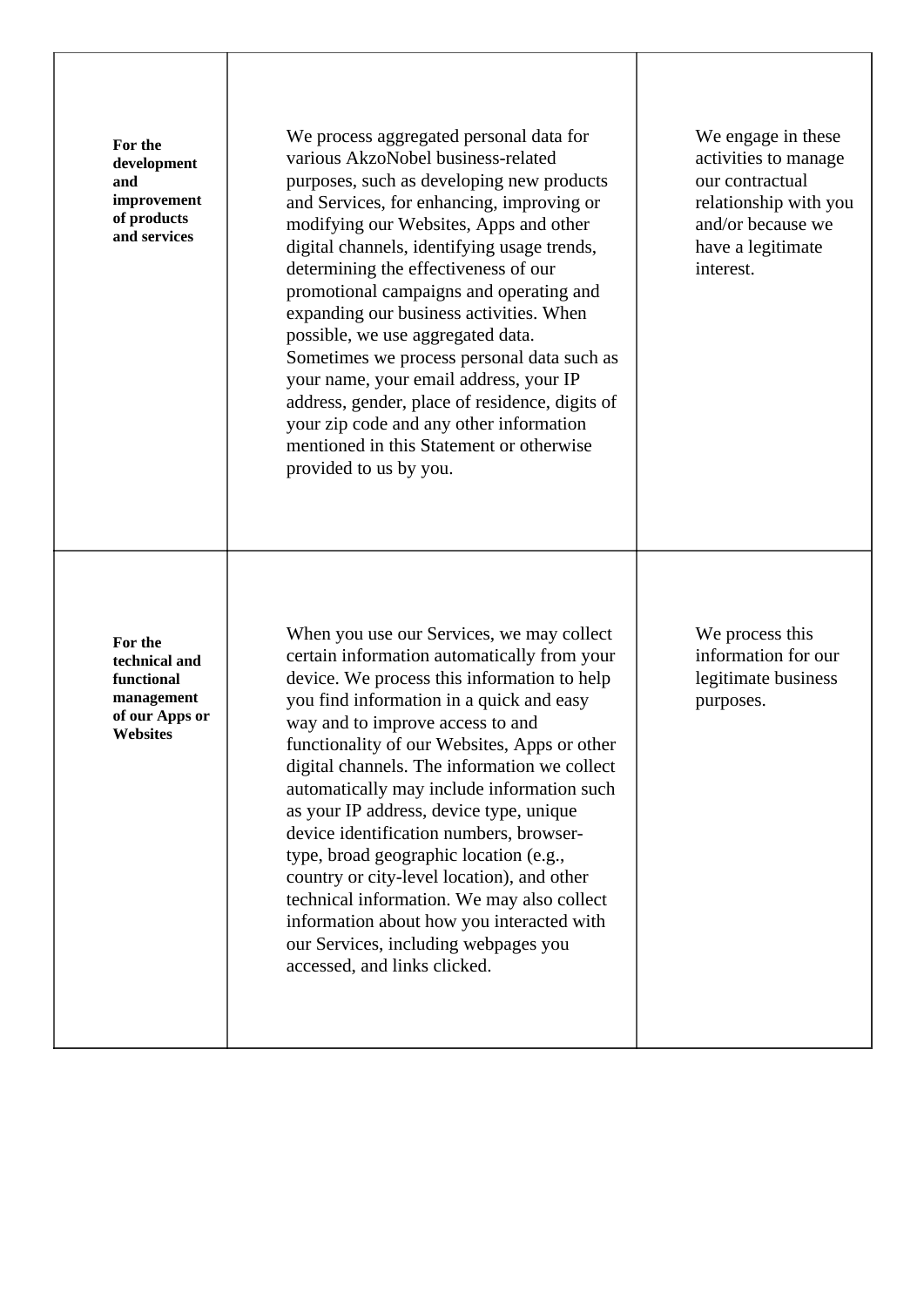| When you<br>create an<br>account with<br>us, to<br>administer the<br>account                                | Upon your request, we can create a personal<br>account for you to make the purchasing<br>process easier for you. In that case we need<br>to process your name, email address and any<br>other information that is required for<br>account creation. We also process your<br>display name and your login data.                                                                                                                                                                                                                                                                                                                                                                                                                                                  | We process this<br>information based on<br>your consent, which<br>can be withdrawn by<br>you at any time.                      |
|-------------------------------------------------------------------------------------------------------------|----------------------------------------------------------------------------------------------------------------------------------------------------------------------------------------------------------------------------------------------------------------------------------------------------------------------------------------------------------------------------------------------------------------------------------------------------------------------------------------------------------------------------------------------------------------------------------------------------------------------------------------------------------------------------------------------------------------------------------------------------------------|--------------------------------------------------------------------------------------------------------------------------------|
| When you<br>purchase<br>products, to<br>process your<br>order and<br>manage our<br>relationship<br>with you | We use personal data to process your<br>purchase and to deliver your order, to report<br>the status of your order and to contact you<br>about the transaction. For this purpose, we<br>may process your name and address, contact<br>details such as telephone number or e-mail<br>address, credit card or other payment<br>information, your acceptance of our<br>applicable terms and conditions, and<br>whether you want to receive our newsletter.<br>We will also process information about<br>what you have purchased from us and<br>information through your registered<br>interactions with AkzoNobel websites and<br>apps (for which we may use cookies), your<br>shopping history, both online and offline<br>(when making a purchase from a store). | We process your<br>personal data to<br>carry out our<br>purchase agreement<br>with you and to<br>deliver your order to<br>you. |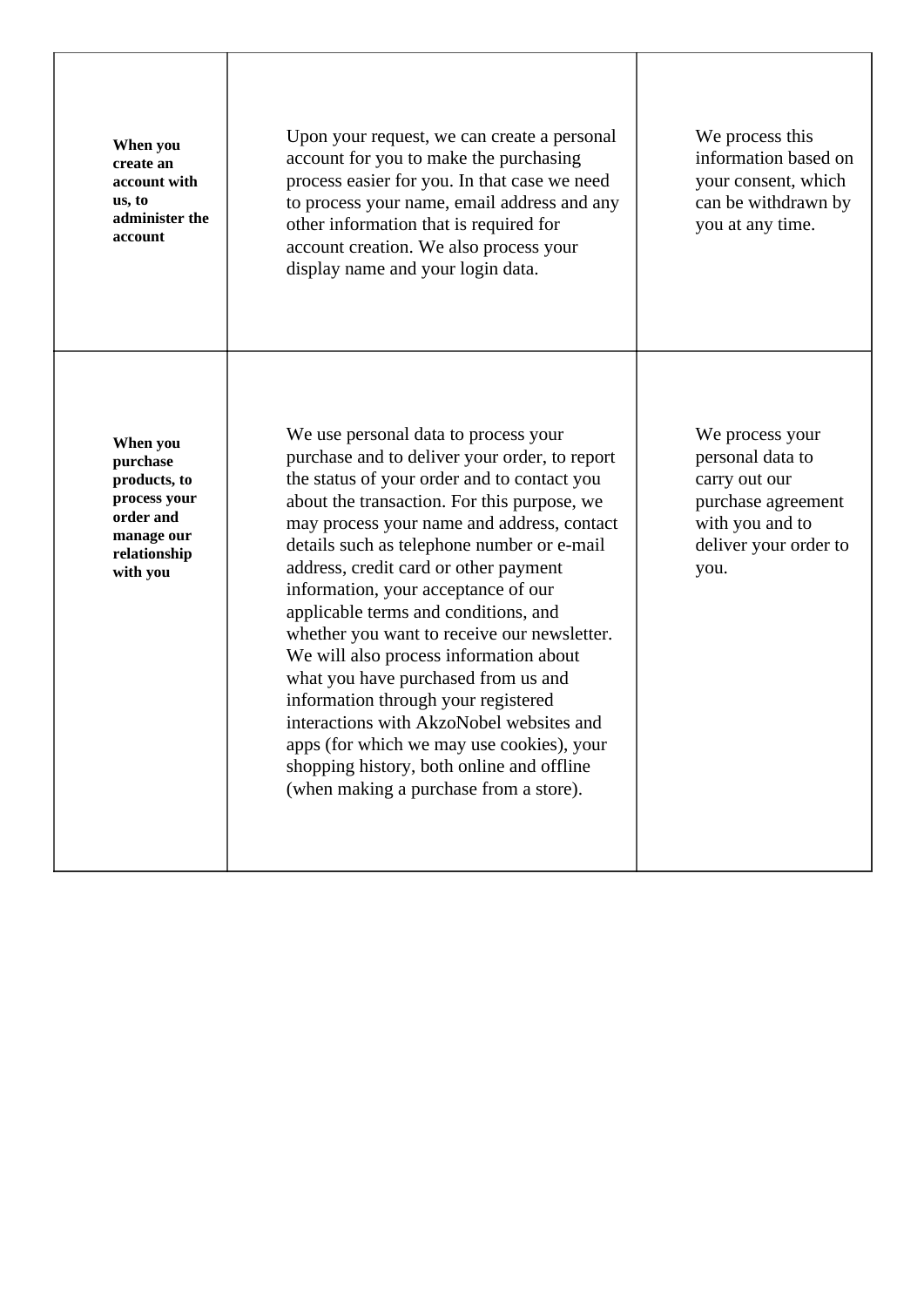**If you participate in prize contests, events, competitions, promotions and/or games of chance, to administer your participation**

With your consent, we can send you emails with promotions and invitations to participate in prize contests, events, competitions or games of chance. If you choose to participate in one of these activities, we need your personal data to be able to organize this. If you participate in any of these activities, we need your personal data to announce when you are a winner, to distribute the prizes and to measure the response to prize contests, events, competitions, promotions and or games of chance.

We process this information based on your consent, which can be withdrawn by you at any time.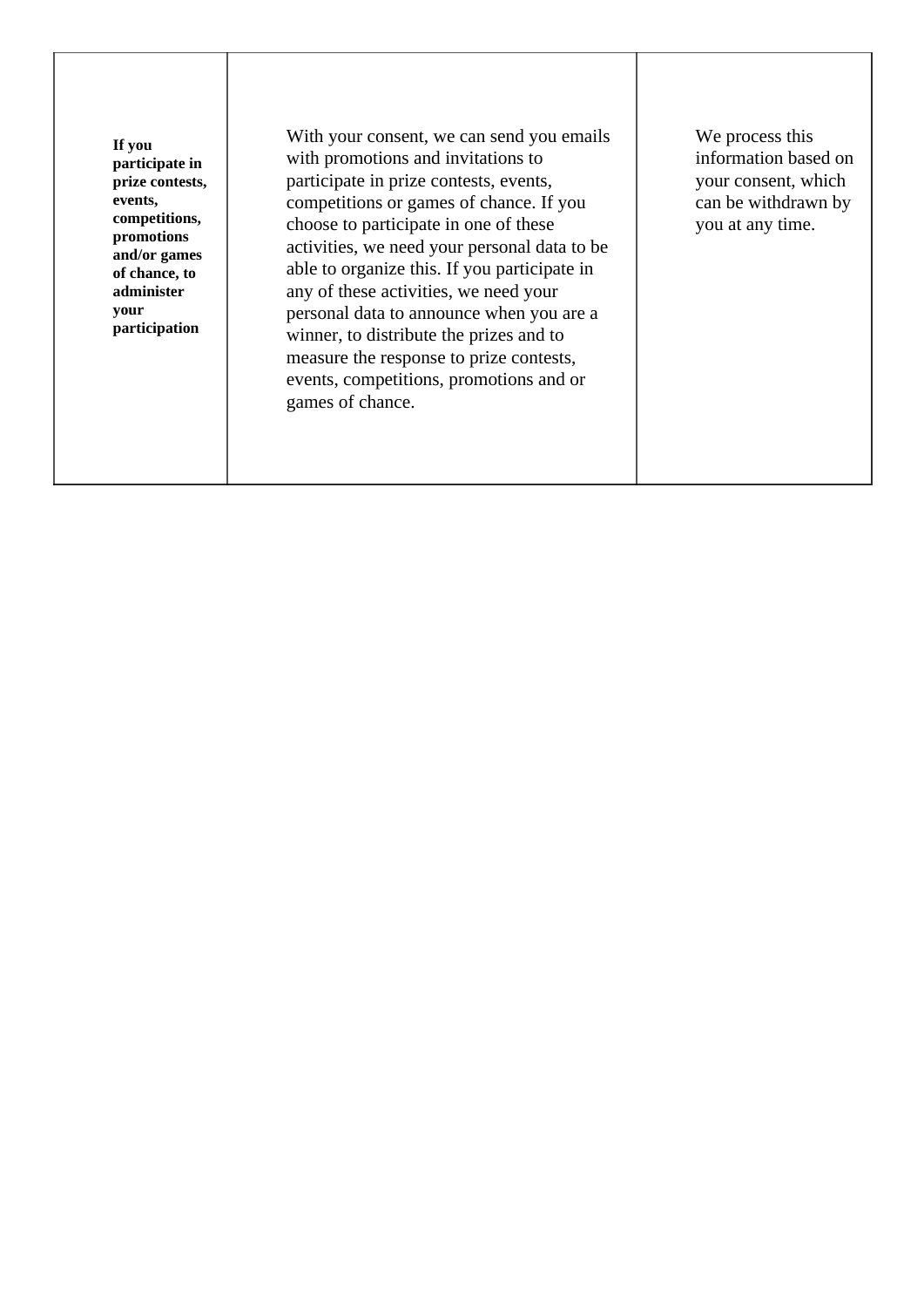| Compliance<br>with laws and<br>legal<br>obligations<br>and protection<br>of AkzoNobel<br>assets and<br>interests | We will process your personal data as<br>appropriate or necessary (a) under<br>applicable law, including laws outside your<br>country of residence and including e.g.<br>counterparty due diligence, money<br>laundering, financing of terrorism and other<br>crimes; (b) to comply with legal obligations;<br>(c) to respond to requests from public and<br>government authorities; (d) to enforce our<br>terms and conditions and other applicable<br>policies; (e) to protect our assets and/or<br>operations; (f) to protect our rights, privacy,<br>safety or property, and/or that of yours or<br>others; and (g) to allow us to pursue<br>available remedies or limit the damages that<br>we may sustain. We may also process<br>aggregated data for audits, to verify that our<br>internal processes function as intended and<br>are compliant with legal, regulatory or<br>contractual requirements, for fraud and<br>security monitoring purposes, for example,<br>to detect and prevent cyberattacks or<br>attempts to commit identity theft. If so<br>required, we may process your name, your | We may process this<br>information to<br>comply with a legal<br>obligation (a, b and<br>$c$ ).<br>We may process this<br>information for our<br>legitimate business<br>purposes (d, e, f and<br>g) |
|------------------------------------------------------------------------------------------------------------------|------------------------------------------------------------------------------------------------------------------------------------------------------------------------------------------------------------------------------------------------------------------------------------------------------------------------------------------------------------------------------------------------------------------------------------------------------------------------------------------------------------------------------------------------------------------------------------------------------------------------------------------------------------------------------------------------------------------------------------------------------------------------------------------------------------------------------------------------------------------------------------------------------------------------------------------------------------------------------------------------------------------------------------------------------------------------------------------------------------|----------------------------------------------------------------------------------------------------------------------------------------------------------------------------------------------------|
|                                                                                                                  | contact information, your correspondence<br>with AkzoNobel, your use of any of our<br>products and/or services and any other<br>information mentioned in this Statement or<br>otherwise provided to us by you, if such is<br>required for one of the purposes mentioned<br>in the previous paragraph.                                                                                                                                                                                                                                                                                                                                                                                                                                                                                                                                                                                                                                                                                                                                                                                                      |                                                                                                                                                                                                    |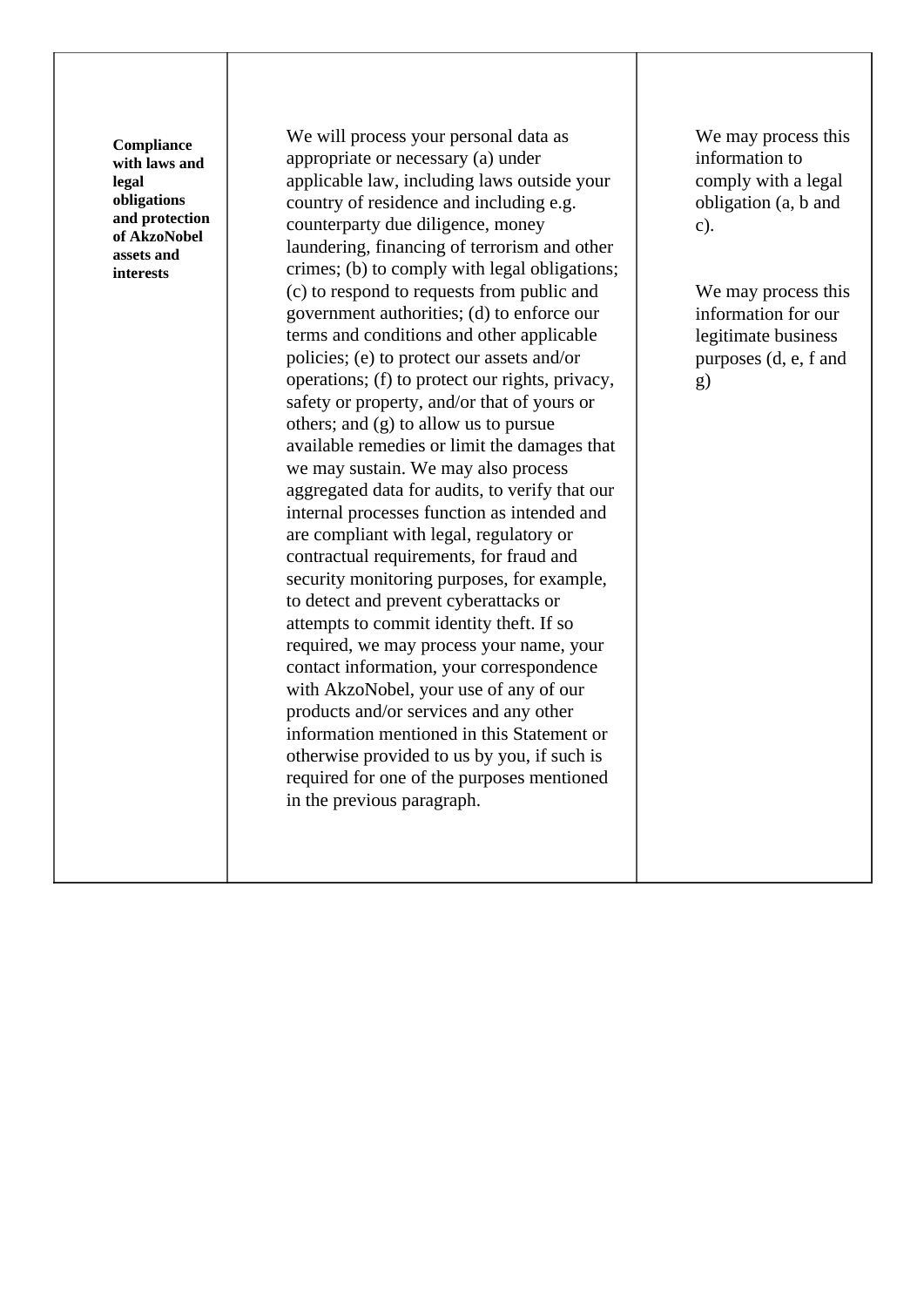| If you use our<br>Apps, to share<br>your content | We may process your personal data if you<br>use our Apps or Services, to save and share<br>images, videos or other user generated<br>content to enable you to share the data. In<br>this instance we may process metadata<br>within these images, videos or other user<br>generated content (which may include GPS<br>location data and device identifiers<br>depending on your device's privacy<br>settings) and such personal data as is<br>included within the content of the images,<br>videos or other user generated content. This<br>may even include special category personal<br>data (such as may be determined from a<br>person's appearance on a photo or video, if<br>voluntarily uploaded by you through our<br>App). We may also process data that you<br>provide to us via your social media<br>accounts. Should you wish to share any<br>personal data concerning other persons than<br>yourself through one of our Apps (e.g.<br>through a photo or video), you should<br>ensure that those other persons also consent<br>to their data being uploaded to the App for<br>the purpose of being shared. If you share a<br>link through the App, this link may also be<br>visible to others. | We process this<br>information based on<br>your consent, which<br>can be withdrawn by<br>you at any time. We<br>may also process the<br>content you share<br>through the App to<br>improve our<br>products, websites<br>and apps. If we do<br>so, we process this<br>information based on<br>our legitimate<br>interest $-$ i.e. to<br>improve our<br>products and to<br>improve customer<br>engagement. |
|--------------------------------------------------|-------------------------------------------------------------------------------------------------------------------------------------------------------------------------------------------------------------------------------------------------------------------------------------------------------------------------------------------------------------------------------------------------------------------------------------------------------------------------------------------------------------------------------------------------------------------------------------------------------------------------------------------------------------------------------------------------------------------------------------------------------------------------------------------------------------------------------------------------------------------------------------------------------------------------------------------------------------------------------------------------------------------------------------------------------------------------------------------------------------------------------------------------------------------------------------------------------------|----------------------------------------------------------------------------------------------------------------------------------------------------------------------------------------------------------------------------------------------------------------------------------------------------------------------------------------------------------------------------------------------------------|

In general, we will use the personal data we collect from you only for the purposes described in this Privacy Statement or for purposes that we explain to you at the time we collect your personal data. However, if permitted by applicable data protection laws, we may also use your personal data for other purposes, provided they are not incompatible with the purposes we have disclosed to you.

If you provide us with information about someone else, please ensure you have that person's permission to do so for the purposes detailed in this Privacy Statement. By providing personal data relating to another person, you confirm that you have their consent to do so or are entitled to consent to the processing on their behalf (for example for children for whom you have parental or guardian responsibility).

## **2. Cookies and similar tracking technology**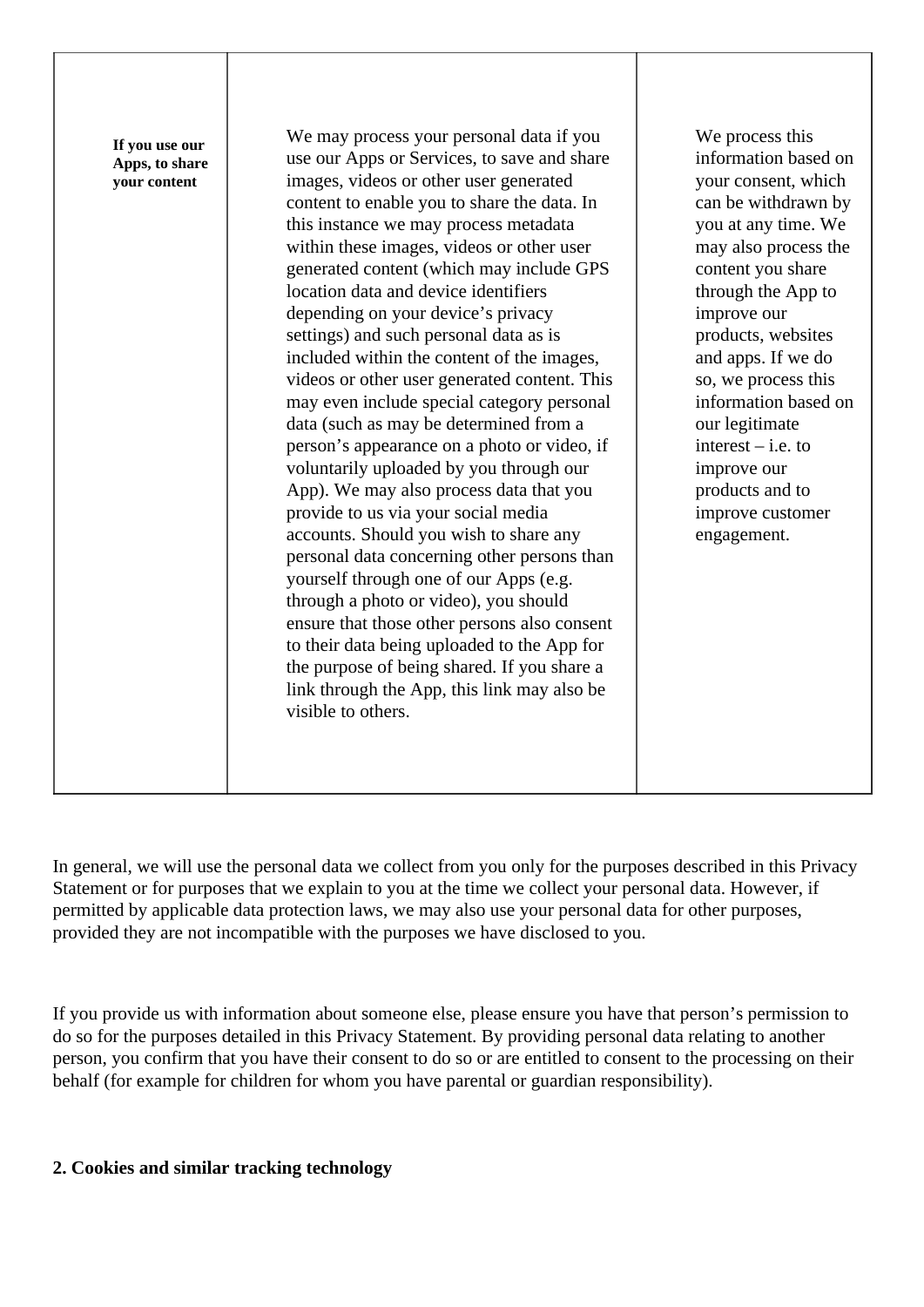On our Websites, Apps and Social Media channels, we may use cookies and other technology for our internal analytics purposes and to improve the quality and relevance of our products and our Services and to make our content and advertising more relevant to you.

We only use tracking cookies (cookies to provide you with relevant advertising, or technology that tracks your behavior), with your consent. For further information about the type of cookies we use, the reason why we use them, and how you can control your cookies, please see our [Cookie Statement](https://www.dulux.co.uk/en/cookies) [1].

# **3. With whom do we share your personal data?**

We may share your personal data with:

- Our group companies, our third-party partners and suppliers, professional advisers (such as banks, insurance companies, auditors, lawyers, accountants or other professional advisors), and other parties (such as ICT, service providers, consulting or shipping providers), that process personal data on our behalf for purposes that are described in this Privacy Statement, in our Cookie Statement, or for the purposes notified to you when we collect your personal data. To ensure that your personal data is treated with a high level of protection, AkzoNobel has implemented the AkzoNobel Binding Corporate Rules (['Privacy Rules for Customer, Supplier and Business Partner Data](https://84e1202b204d21a1cb9b-0e1ab5244fd095dbeb138ed6f973369e.ssl.cf3.rackcdn.com/7082privacyrulesforcustomersupplierandbusinesspartnerdata.pdf) [2]'), which ensure that every AkzoNobel legal entity applies the same level of protection to personal data. We have also agreed technical, organizational and contractual measures (such as data processing agreements) with third party suppliers to ensure that your personal data is exclusively processed for the purposes mentioned above and to ensure that your personal data is well secured;
- Any competent law enforcement body, regulatory, government agency, court, or other third party if we believe disclosure is necessary: (i) as a matter of applicable law or regulation; (ii) to exercise, establish or defend our legal rights; or (iii) to protect your vital interests or those of any other person;
- Other parties in connection with corporate transactions: we may also, from time to time, share your data in the course of corporate transactions, such as during a sale of a business or a part of a business to another company, or any reorganization, merger, joint venture, or other disposition of our business, assets, or stock, provided that we inform those parties that they can only process your personal data for the purposes disclosed in this Privacy Statement;
- Other parties, but only if you have consented to, or if you have instructed us to make such disclosure to such parties.

## **4. Where do we store your personal data?**

Due to our global way of operating, data you provide to us may be transferred to or accessed by AkzoNobel's affiliates and trusted third parties from many countries around the world. As a result, your data may be processed outside the country where you live, if this is necessary for the fulfillment of the purposes described in this Statement. Our main servers are in the European Economic Area, but our group companies and third-party suppliers operate around the world. This means that when we process your personal data, we may process it in any of these countries, subject to the following paragraph.

If you are residing in the European Economic Area: countries outside the European Economic Area may have data protection laws that are different to the laws of your country (and, in some cases, not as protective). However, we will always take steps to ensure that your information is processed by third parties in accordance with this Statement and that we comply with applicable legal requirements to ensure adequate protection for your information. We will ensure that if your data is transferred to another country, it will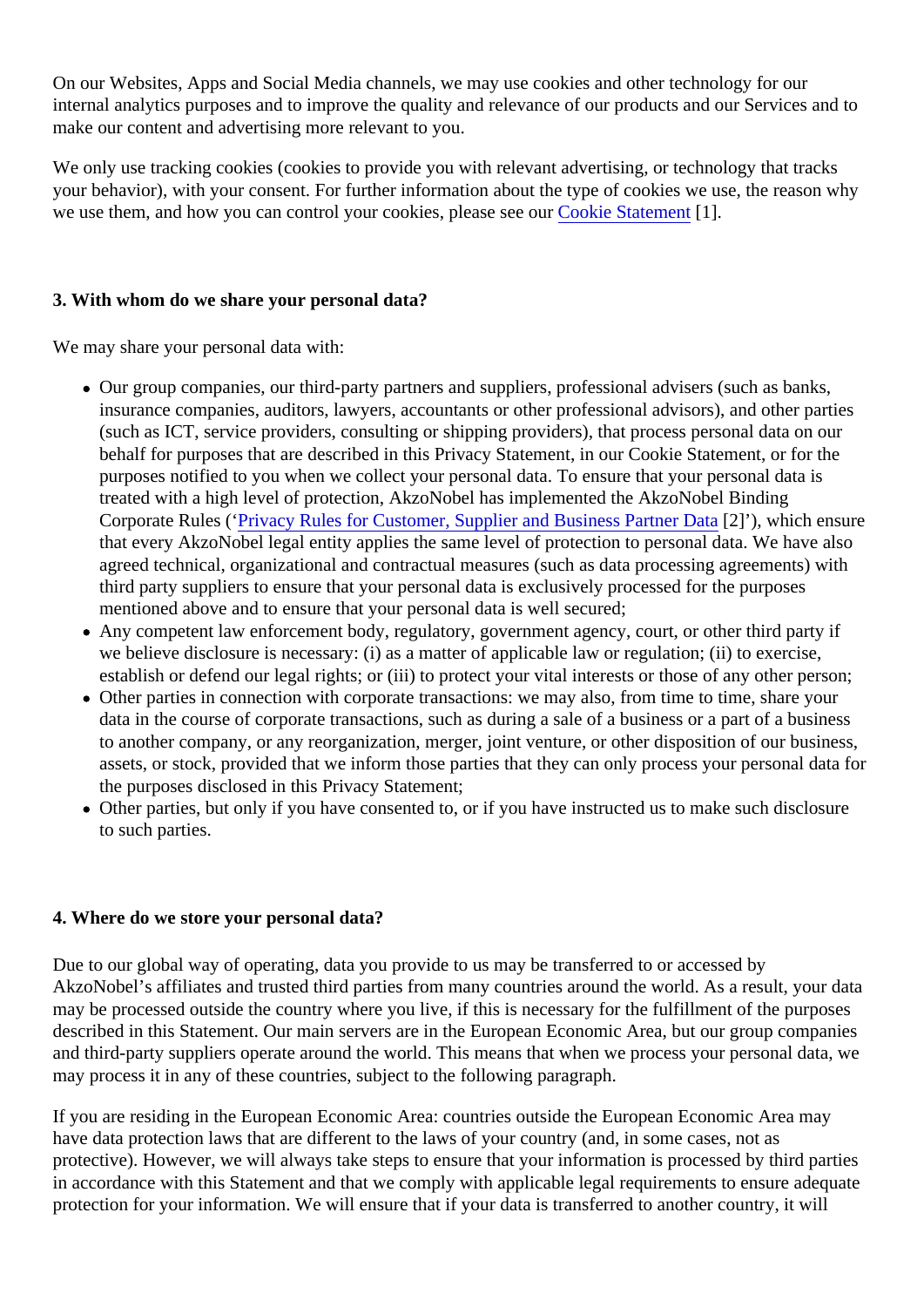continue to receive adequate protection, through AkzoNobel's Privacy Rules for Customer, Supplier and Business Partner Data or through contractual arrangements with third parties. This may include implementing the European Commission's Standard Contractual Clauses for transfers of personal information, which require the recipient of the personal data, to protect the personal data they process in accordance with European Union data protection law.

## **5. How do we secure your personal data?**

Your personal data are treated confidential, and we have taken technical and organizational security measures against loss or unlawful processing of this data. We use several security techniques including secure servers, firewalls and encryption, as well as physical safeguard of the locations where data is stored.

You should be aware that the transmission of information via the internet is not completely secure. Although we will do what we reasonably can to protect your personal data, we cannot guarantee the security of any personal data that you disclose online. You accept the inherent security implications of using the internet and we will not be responsible for any breach of security unless we have been in breach of applicable laws, and then only to the limits set out in any relevant terms and conditions.

# **6. How long do we retain personal data?**

We will retain your personal data for the period necessary to fulfil the purposes outlined in this Statement, unless a longer retention period is required or permitted by applicable law. For example, to provide you with a service you have requested or to comply with applicable legal, tax, or accounting requirements.

# **7. What requests can you make in relation to your personal data?**

You have the following rights in relation to your personal data:

- You have the right to access, correct, update, or request deletion of your personal data. In addition, you can object to the processing of your personal data, ask us to restrict processing of your personal data or request portability of your personal data. You can exercise these rights by contacting us using the contact details provided below.
- You have the right to withdraw consent ("opt-out") of marketing communications we send you at any time. You can exercise this right by clicking the unsubscribe or opt-out link in the emails we send you. To opt-out of other forms of marketing, please contact us using the contact details provided below.
- Similarly, if we have collected and processed your personal data with your consent, then you can withdraw your consent at any time. Withdrawing your consent will not affect the lawfulness of any processing we conducted prior to your withdrawal, nor will it affect processing of your personal data conducted in reliance on lawful processing grounds other than consent.
- Whilst we would prefer you to come to us first with any complaints, you have the right to complain to a data protection authority about our collection and use of your personal data. For more information, please contact your local data protection authority.

We respond to all requests we receive from individuals wishing to exercise their data protection rights in accordance with applicable data protection laws.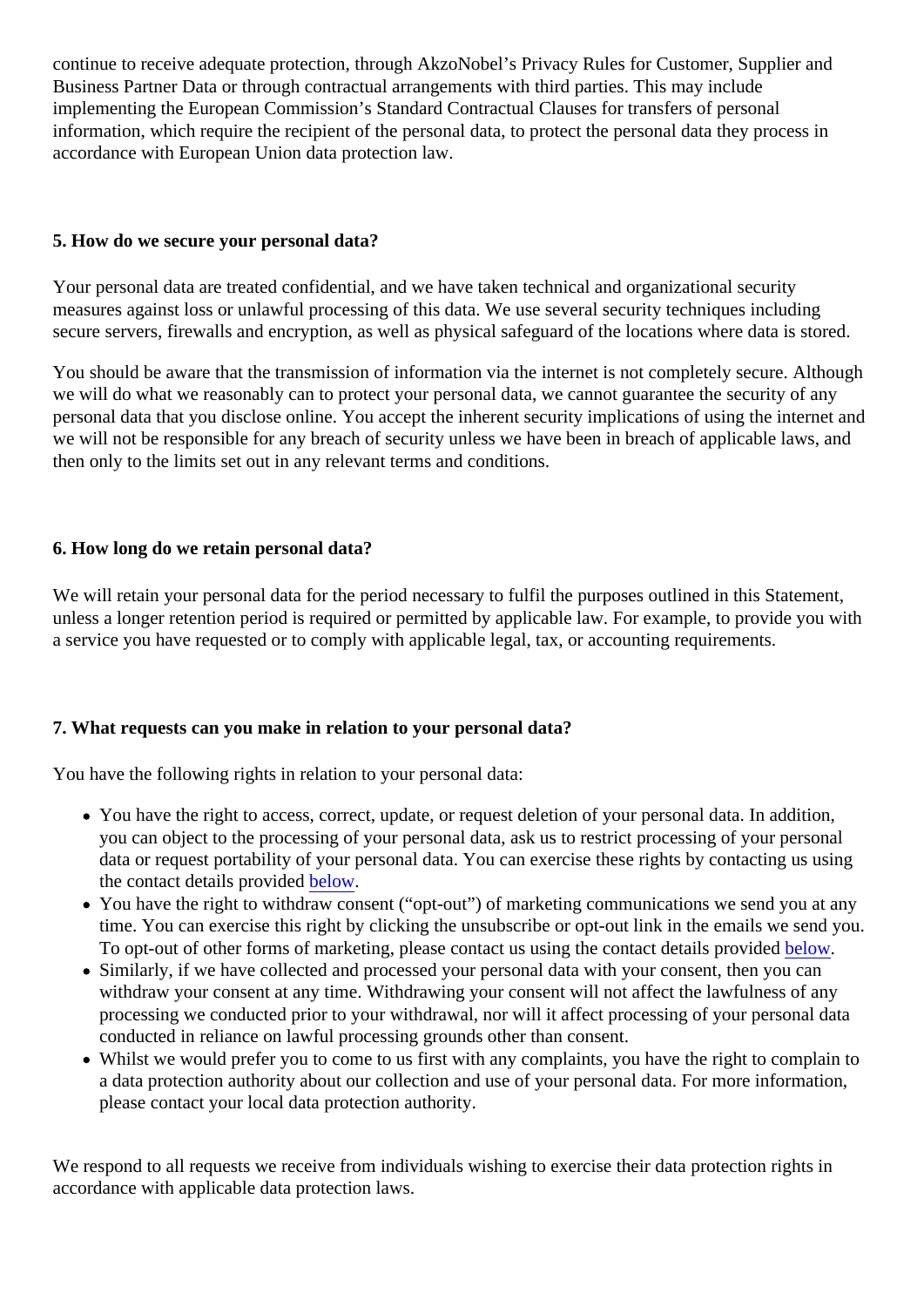#### **8. Links to third party websites and social media (such as Facebook, LinkedIn etc.)**

Our services may contain links to and from the services of our partner networks, advertisers, affiliates and members of our corporate group. If you follow a link to any of these, please note that these third parties should have their own privacy policies/terms of use, and we do not accept any responsibility or liability for them. Please check the privacy notices of these third parties before you submit any personal data to them.

We also offer the opportunity to create an account with us through your social network accounts (such as Facebook). This will save you time in creating the account, as your sign-on credentials will be imported from your social network account. Please note that when you use this "social sign-on" option, we may receive certain information via the social network, such as your name, age, location, preferences, occupation, and your other publicly available personal data. This information is not requested by us but is provided automatically by the social network using the social sign-on option. After having created your account, you will have the opportunity to supplement it with any information you want to share with us.

#### **9. Personal data of children who are below the age of 16**

If you are below the age of 16, we urge you to ask one of your parents or legal guardians and have their written permission before submitting any of your personal data to us.

If you are a parent, we recommend you monitor your child's use of our Services and ensure that we do not receive any personal data from your child without your written permission. If you have any question regarding your child's personal data, please contact us.

#### **10. How to contact us**

If you have any questions or concerns about our use of your personal data, please contact us using our [contact us](https://www.dulux.co.uk/en/contact-us) [3] form or the following details:

By Post:

Dulux UK Privacy Officer AkzoNobel Technical Advice Centre Wexham Road Slough Berkshire SL2 5DS

The legal entity that is responsible for the processing of your personal data as set out in this Privacy Statement is Imperial Chemical Industries Limited.